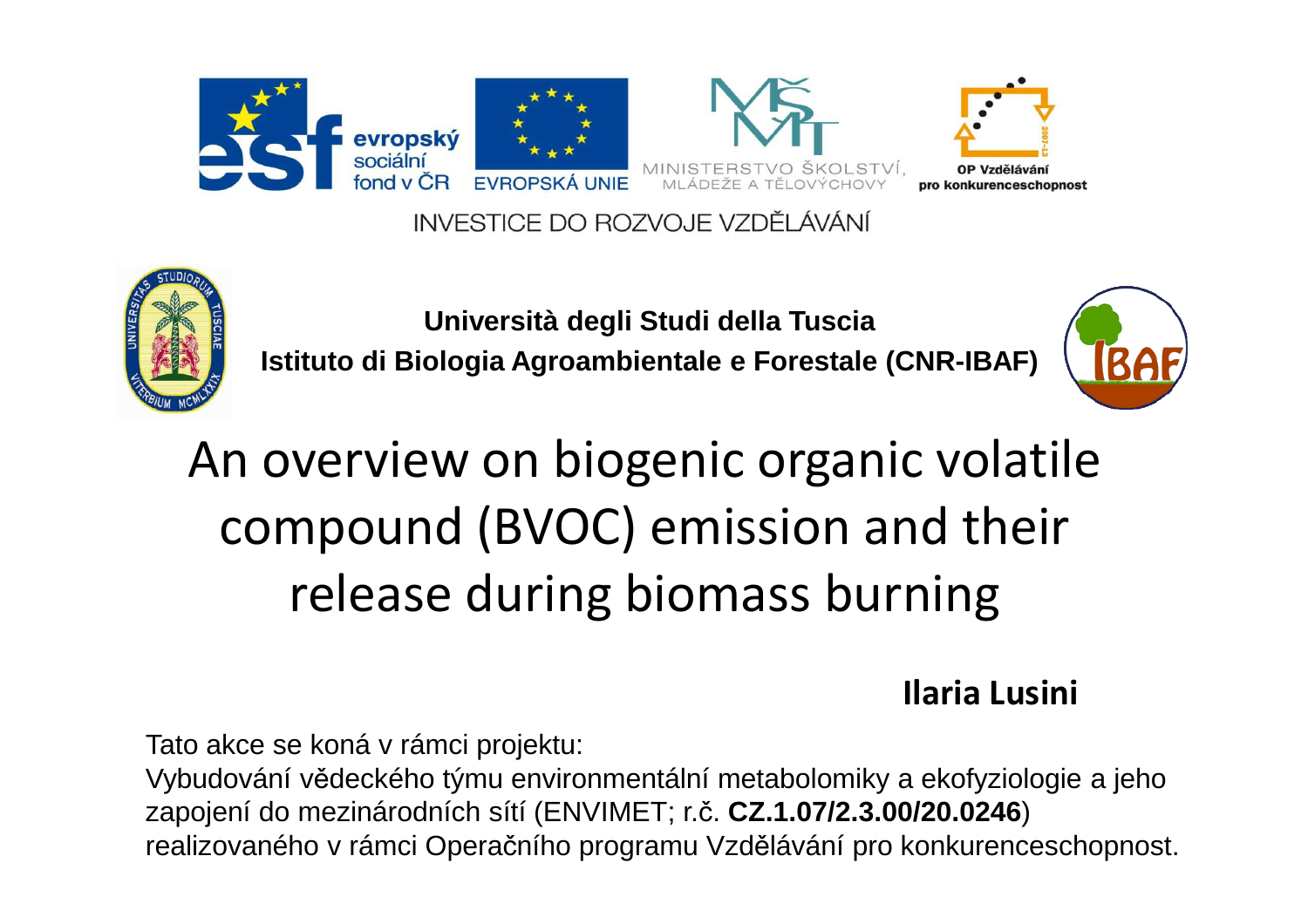# **What are BVOCs?**

Biogenic VOCs are volatile substances that include a large spectrum of compunds. They includes the isoprenoids (isoprene and monoterpenes) as well as alkanes, alkenes, carbonyls, alcohols, esters, ethers, and acids.

The carbon skeletons of isoprenoids are composed of characteristics C<sub>5</sub> units and they are subdivded into:

- $\bullet$ Hemiterpenes (C5, for example isoprene)
- Monoterpene (C<sub>10</sub> , for example α-pinene, menthol, camphor)
- $\bullet$ Sesquiterpenes ( $C_{15}$ , for example  $\beta$ -caryophyllene, abscisc acid)
- Diterpenes (C20, for example gibberellins, phytole)
- Triterpenes (C30, for example sterols)
- Tetraterpenes (C40, for example carotenoids)
- Prenols and Polyterpenses (>C45, for example plastochinone, ubichinone)

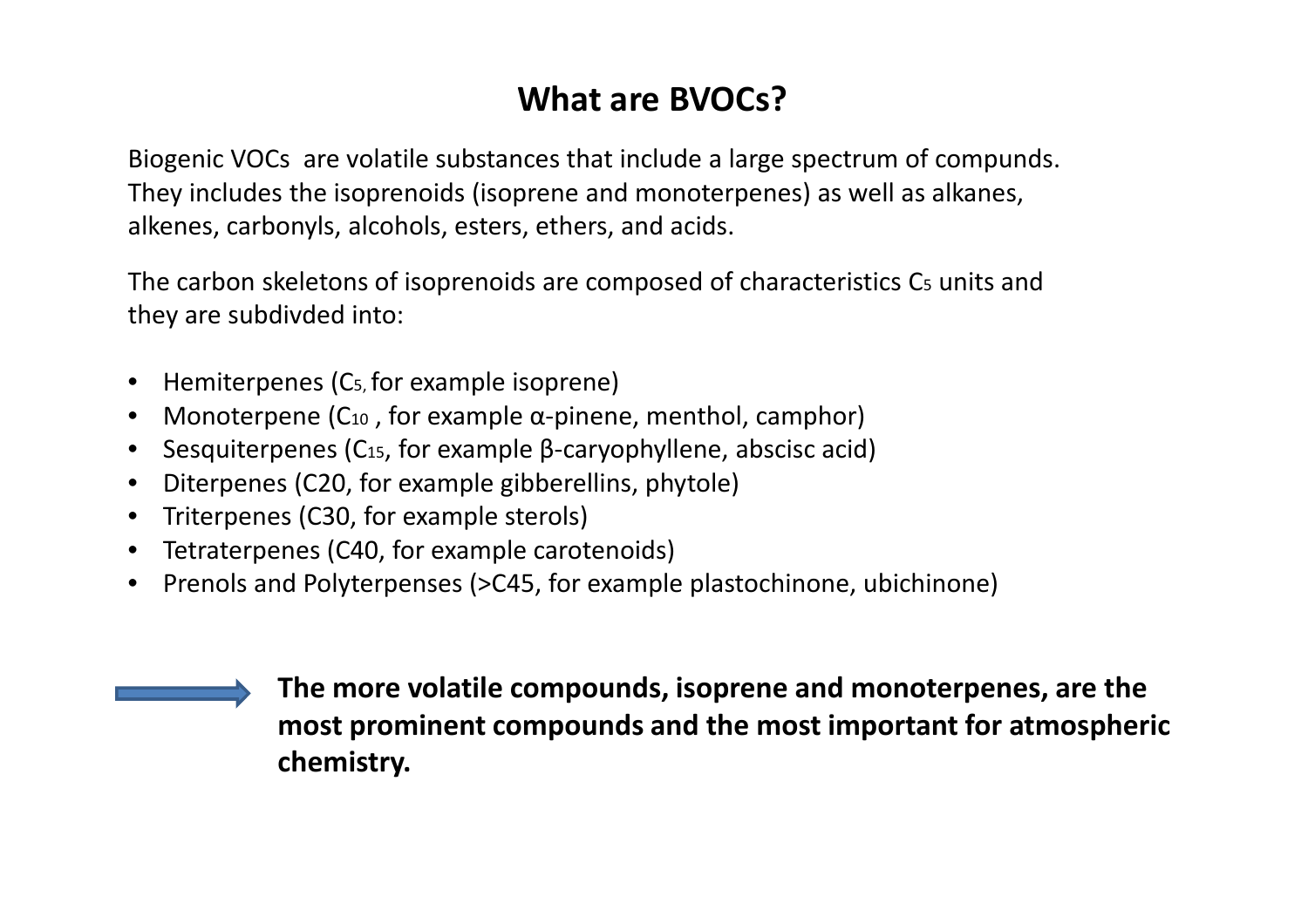# **Biosynthesis**

All isoprenoid are synthetized via a common C5 precursor, the isopentenyl pyrophosphate (**IPP**), called «active isoprene». IPP can be reversibily transformed to its isomer dimethylallyl pyrophosphate (**DMAPP**).

DMAPP is the substrate for **isoprene synthase**, a chloroplastic enzyme producing **isoprene** by cleaving pyrophosphate. Isoprene synthase is regarded to be active only in mature chloroplasts

By adding another IPP unit to DMAPP, the monoterpene geranylpyrophosphate (**GPP**) is formed. GPP is the starting unit for other **monoterpenes**. The production of monoterpenes takes place within the plastids.

The synthesis of the basic isoprenoid precursor **IPP** can be explained by two different biochemical pathways:

- • The classical *mevalonate pathways* , into the cytosol, for the formation of sesquiterpenes, ubichinone, sterols and polyterpenses, through the metabolic intermediate of mevalonic acid.
- $\bullet$  The novel *mevalonate-indipendent pathways* (*Rohmer pathway*) in chloroplasts of higher plants, for the formation of isoprene, monoterpene, phytole and carotenoids, through the metabolic intermediate of deoxyxylulose-5-phosphate.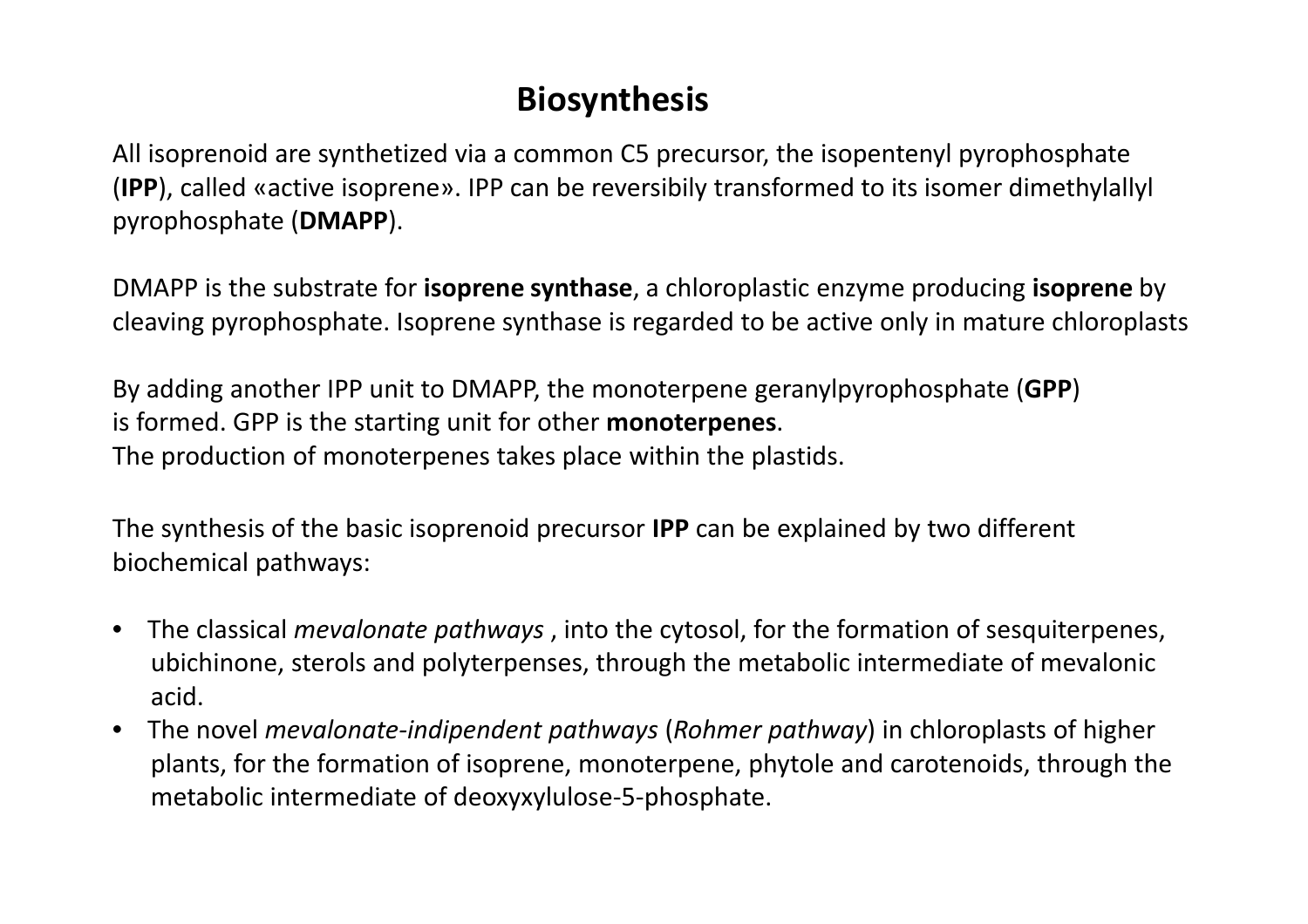# **Who emits voc?**

**Monoterpenes** constitute the main fraction of "essential oils" that are produced and stored in plant secretory organs like glandular trichomes and resin ducts. Monoterpene-storing plants are usually monoterpene emitters:

- Numerous coniferous plants
- *Lamicaceae* (e.g. *Rosmarinnus officinalis, Salvia officinalis, Thymus vulgaris*),
- *Apiaceae* (e.g. *Foeniculum vulgare*, *Petroselinum crispum*),
- *Myrtaceae* (e.g. *Eucalyptus*),
- *Asteraceae* ,
- *Rutaceae* (e.g. *Citrus*),
- *Quercus ilex* and *Quercus coccifera*

**Isoprene** is never stored in plants after production, but is rapidly lost by volatilization. Isoprene-emitting species are more often found in woody plant species than in herbs and crops:

- *Salicaceae* (e.g. *Salix*, *Populus*),
- *Fagaceae* (except *Quercus ilex*, *Q. coccifera* and *Q. suber*)
- *Palmae*,
- *Pinaceae* (e.g. *Picea)*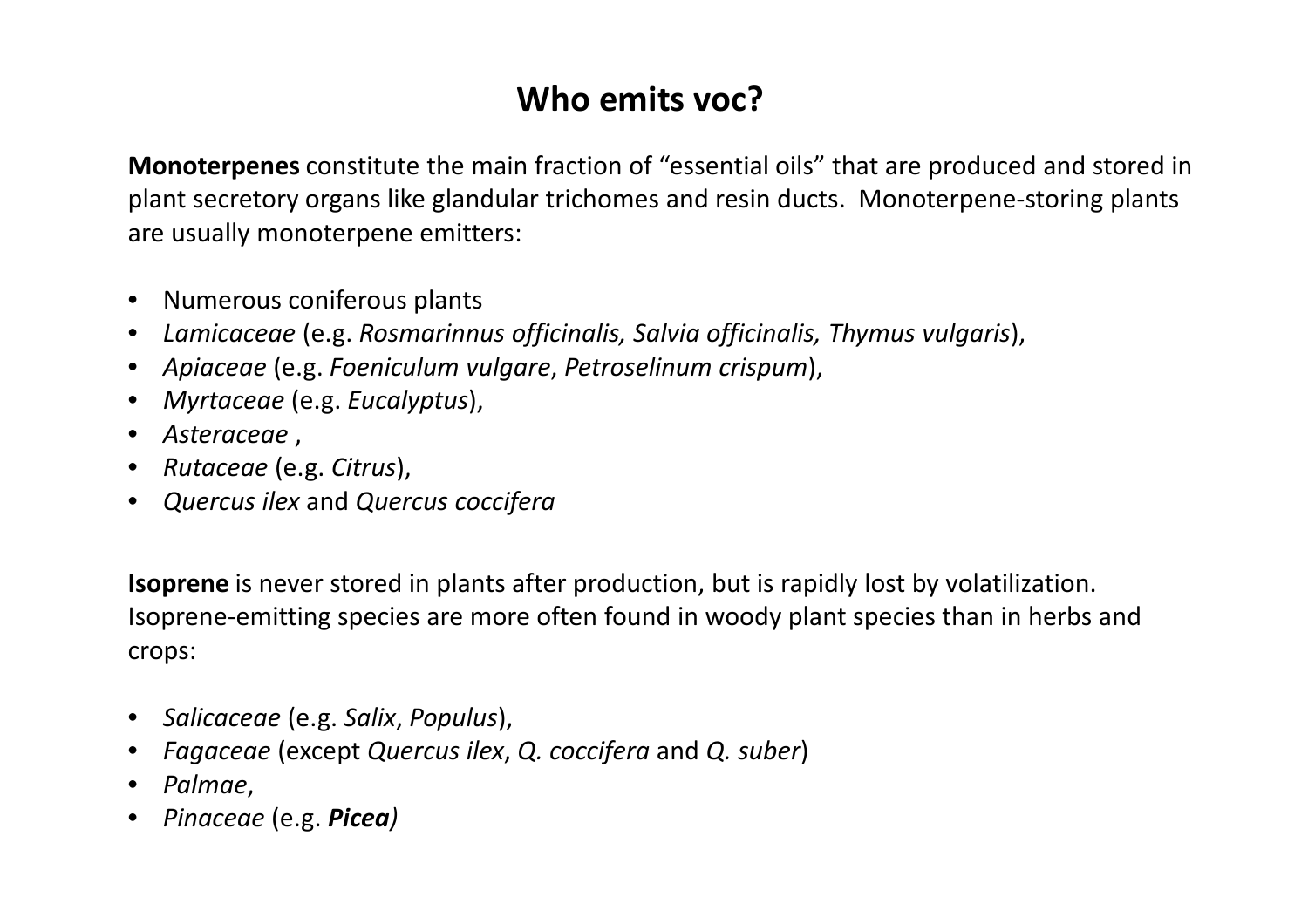

This figure, called the "tree of VOC", highlights the potential of the plant to produce and release a wide variety of VOC (Fall 1999).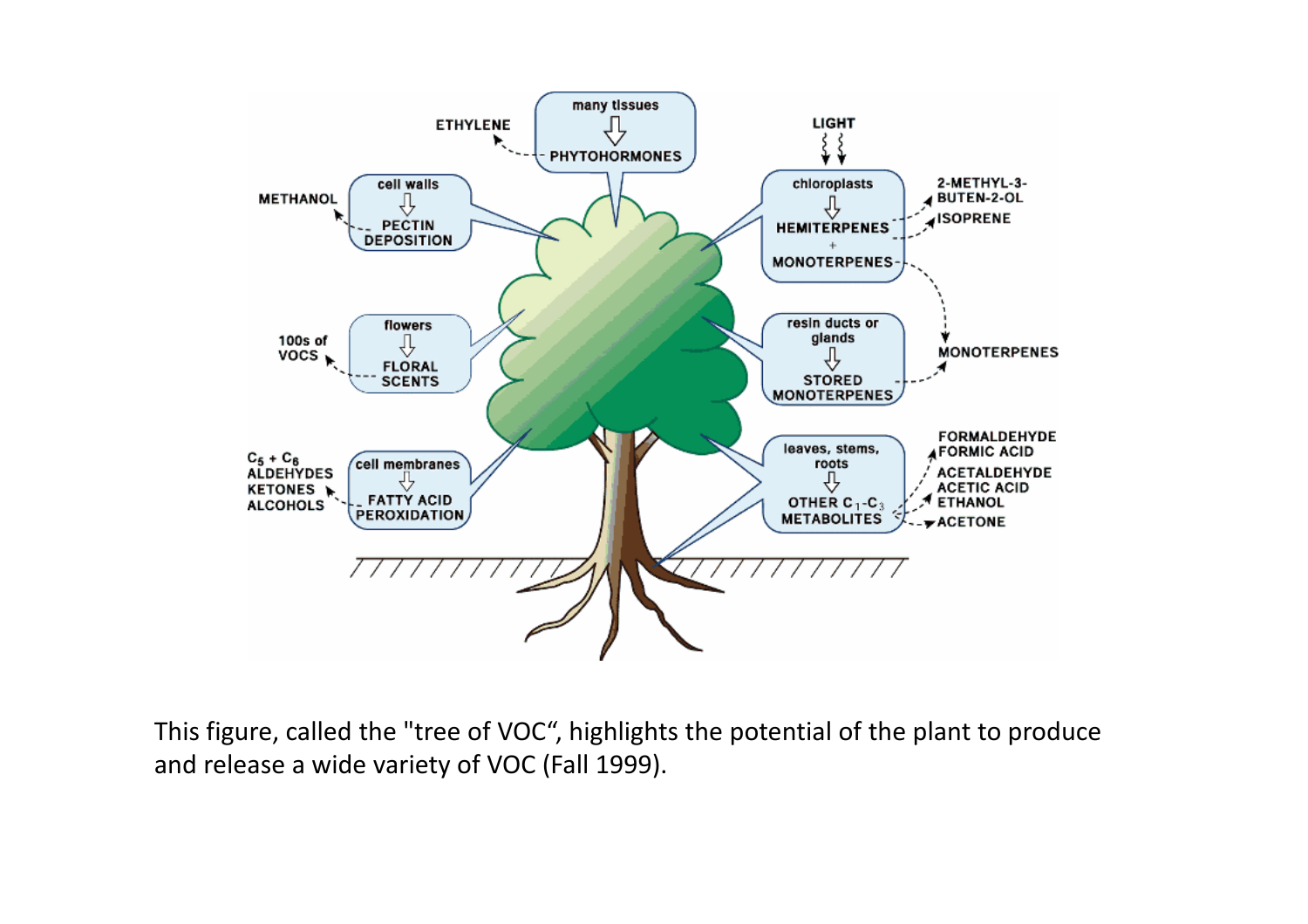# **Influences of environmental factors on VOC emission**

The emission of BVOC is highly dependent on environmental factors such as **radiation** and **temperature**.

If VOCs are emitted directly after their synthesis, as isoprene, the emission is mainlylinked to photosynthesis, and consequently the radiation. The emission shows a saturation behavior similar to the light saturation of CO2 assimilation. The temperature dependence of isoprene emission point to the necessary enzymatic production of isoprene, showing a temperature maximum and a subsequent decrease at higher temperatures owing to enzyme inactivation.

VOCs that are accumulated in storage organs, are regarded as light-independent. The emission is considered a simple process of volatilization from the pool reserve: it is strongly dependent on the temperature and related to the vapor pressure and to the transport resistance along the diffusion path. The emission response to temperature shows an exponential increase with temperature.

Temperature and light responses differ among plant species and can vary among shadeand sun-adapted leaves within the canopy of an individual tree.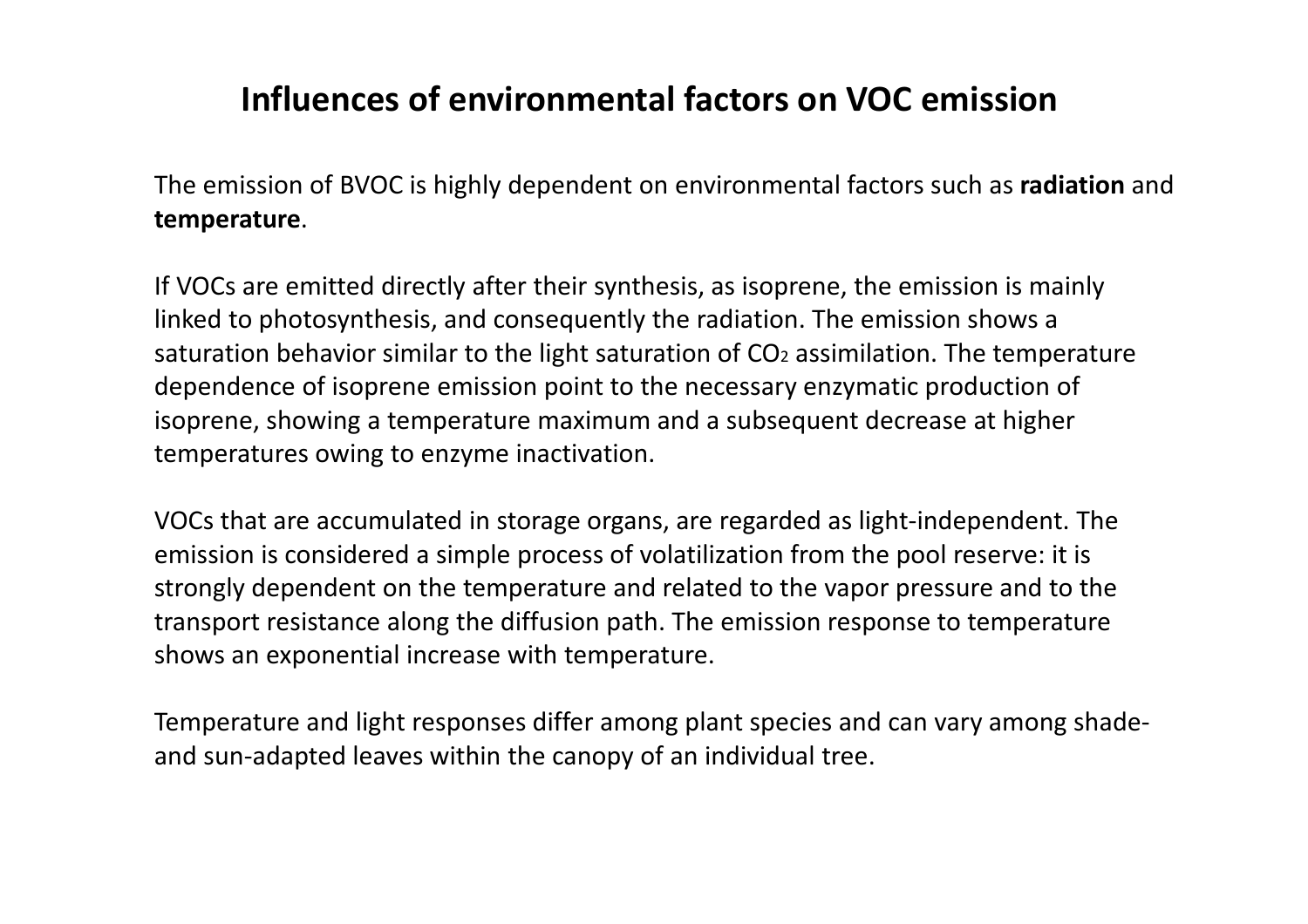# **Influences of environmental factors on VOC emission**

Other factors can affect the BVOC emission :

- **water stress** and **saline**,
- **air humidity**,
- **high concentration of carbon dioxide** in the atmosphere,
- **mechanical stress** and **injury** (herbivore and pathogen attacks),
- **phenological stage** (budding, flowering, fruiting, leaf senescence and dormancy)
- **physiological changes** (mature leaves emit, while young leaves emit no or much lesser extent).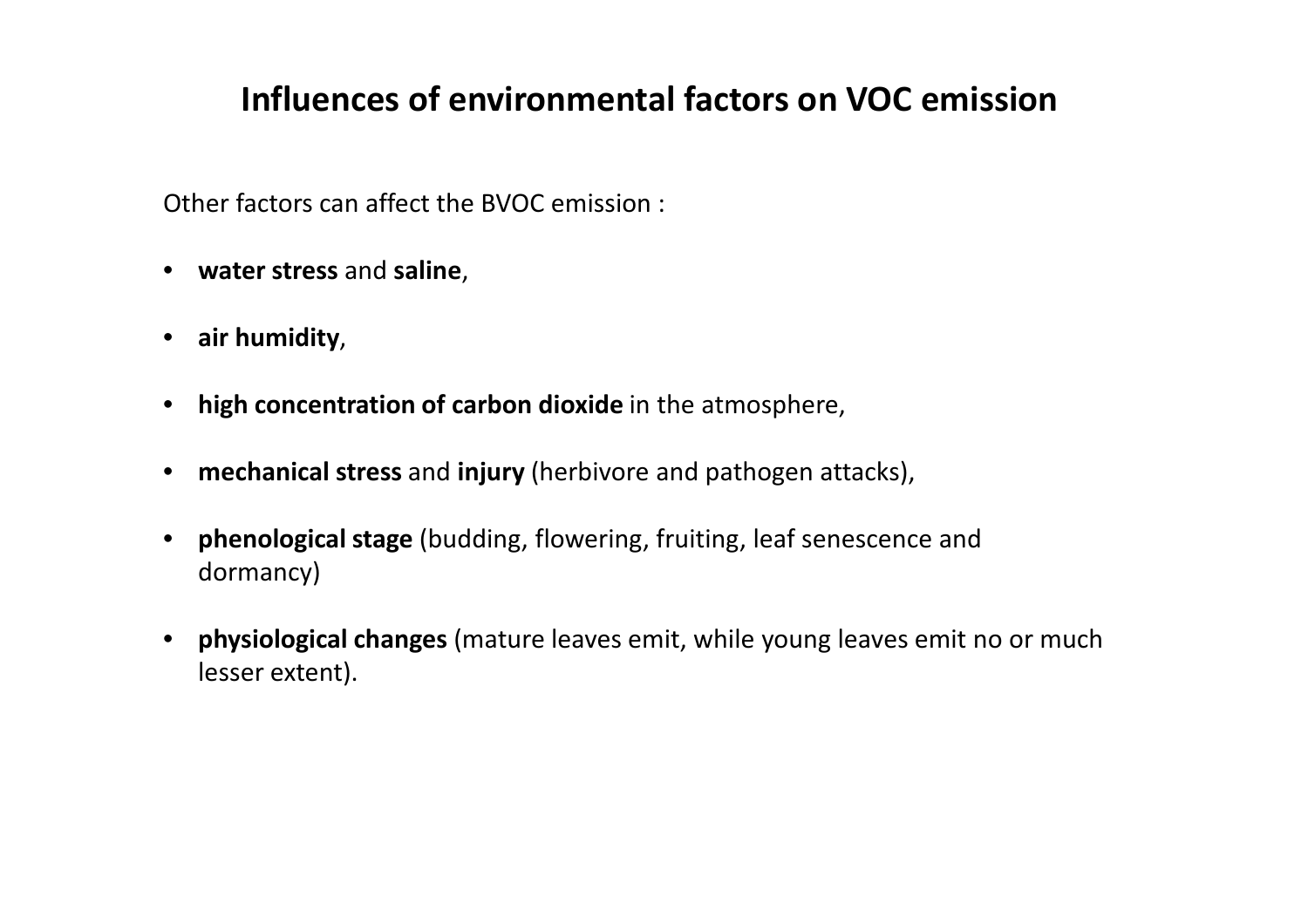# **Ecophysiological functions of VOC productions and emissions**

The ecophysiological function of **isoprene** production and emission:

- $\bullet$  **protects the photosynthetic apparatus of leaves against nonbiotic stresses**: for example isoprene formation inside chloroplast could serve to prevent light damage by dissipating excessive energy; contributes to the regeneration of NADPH<sup>+</sup>
- **protects membrane against heat stress**

The ecophysiological function of **monoterpenes** production and emission:

- $\bullet$  **Signaling between plants and insect**: some monoterpenes can act as deterrents andrepellent, may be attractive to pollinators or may attract predators of insects pests
- **Signaling within plants as well as between plants**: for example the release of methyl salicylate by infected tobacco plants acts as an atmospheric signal to warn and activateother plants against the tobacco mosaic virus.
- **Defense against pathogens and herbivores**: for example *<sup>β</sup>*-Pinene is an internal inhibitor of respiration and might limit fungal and microbial growth within the leaf tissue by flooding the inter-cellular gas space.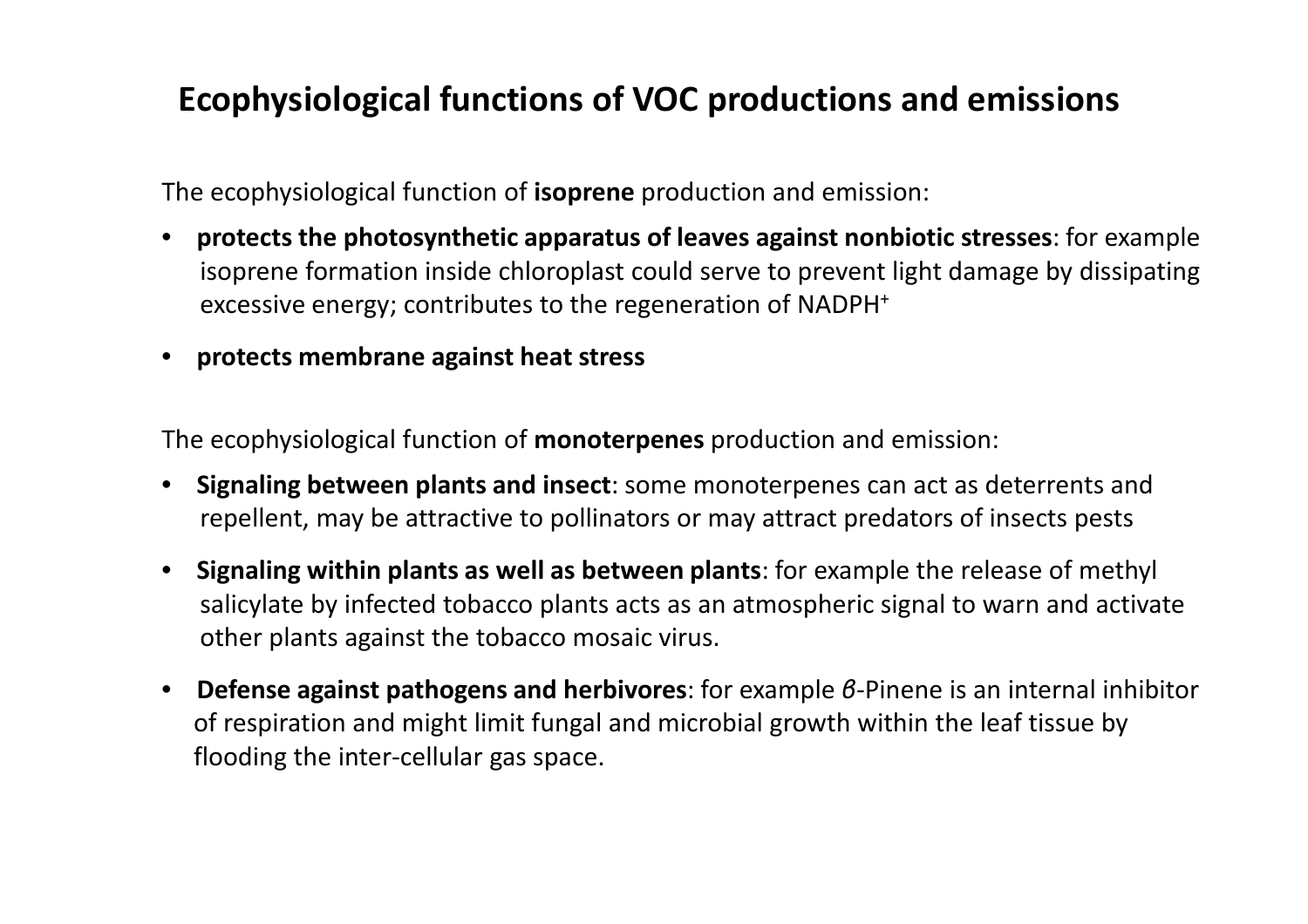#### **Methodological Aspects**

The technique for the analysis of VOC analyzes the volatile compound, emitted by plants,present in the air surrounding a sample of plant material (single plant, branch, leaf, fruit, flower). The single plant or organ vegetative are enclosed in a specific cuvette and it ispossible to set certain conditions of temperature, light and gas concentration in the incoming air into the cuvette.

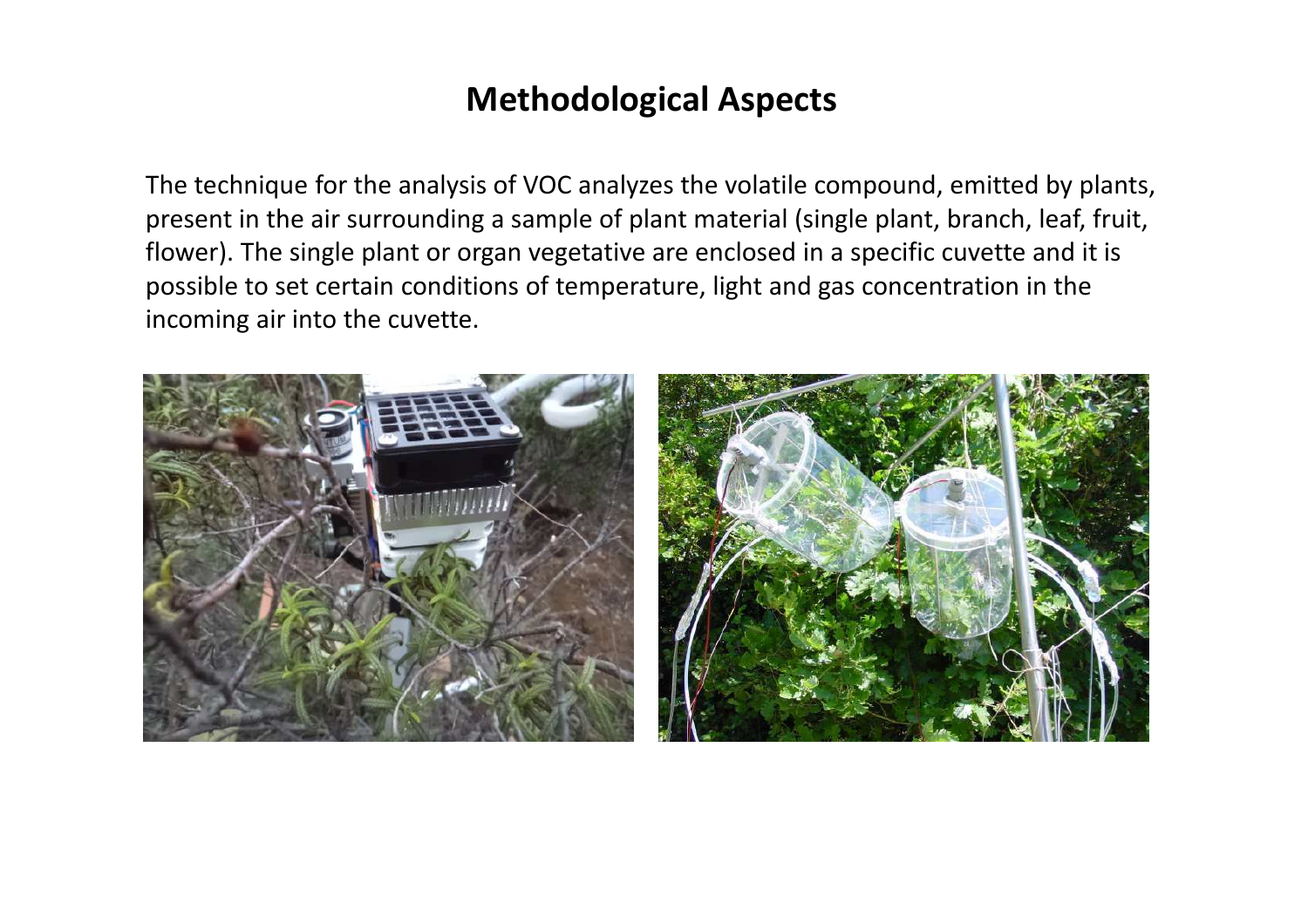The analysis of VOC can be conducted **in continuous** (**on-line**) by the **PTR-MS** providing immediately the results of the profile and emission rates, or **in the laboratory**(**off-line**) prior sampling of volatile compounds. In this case the cuvette is connected through a system of teflon tube to a Tenax trap (absorbent substrate) that absorbs volatile organic compounds through a portable pump. The chemical analysis is generally conducted by **gas-chromatography** (**GC**), associated with **mass spectrometry** (**MS**), which allows to identify and quantify the compounds released by the plants.Emission factors are given in relation to leaf biomass and time and describe the release of a trace gas species under standard condition of temperature (30°C) and light (1000 μmol m<sup>-2</sup>s<sup>-1</sup>

photosynthetically active radiation (PAR)).



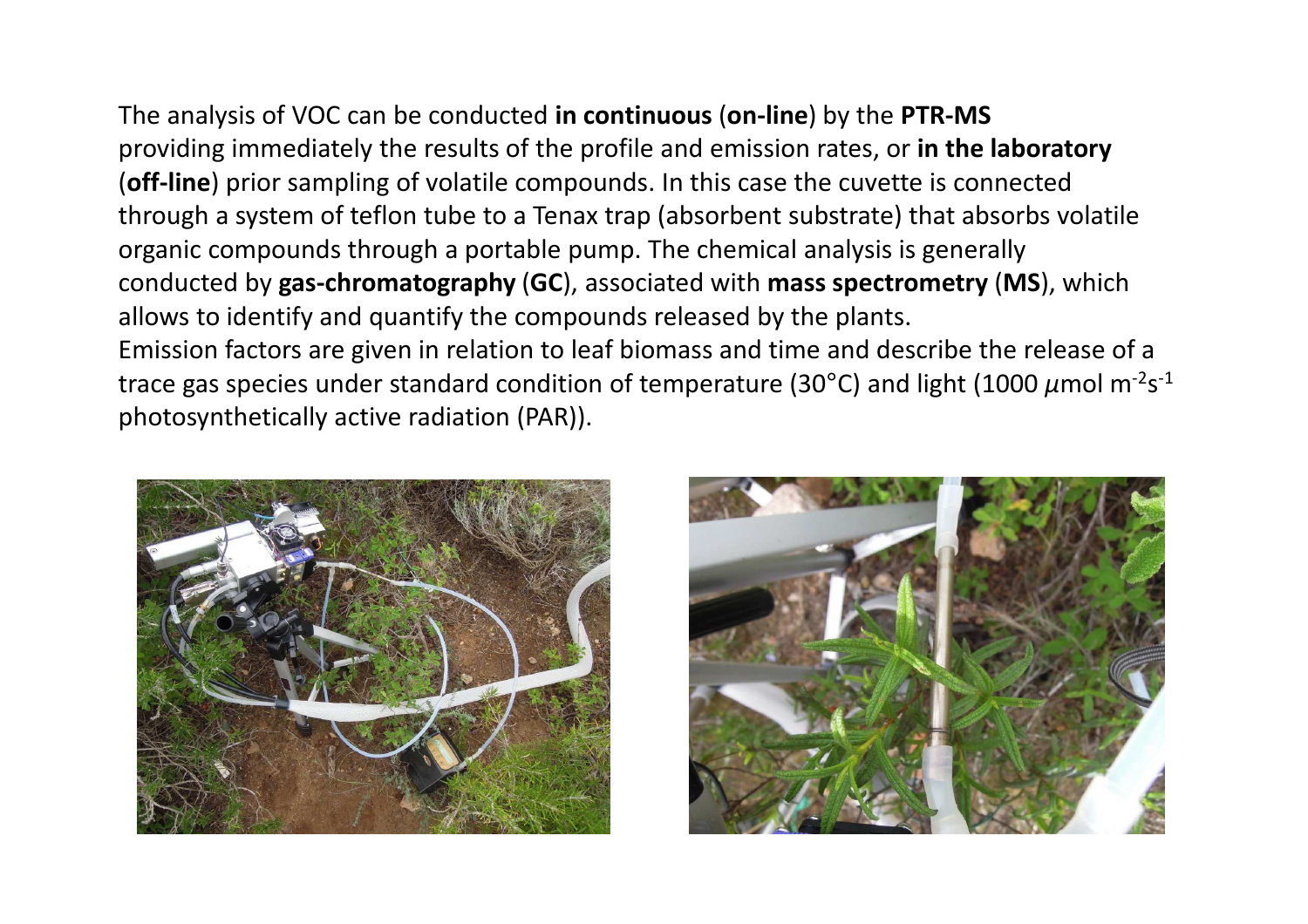#### **Why are we interested in biogenic VOCs?**

VOCs play an important role in the chemistry of the atmosphere by influencing ozone andhydroxyl radical (OH) concentrations, and the conversion rates of nitrogen oxides (NO*<sup>x</sup>*). Elevatedlevels of VOCs and NO*x* have led to an approximate doubling of ozone in the lower troposphere over the past couple of centuries, making tropospheric ozone the third most important anthropogenic greenhouse gas after carbon dioxide (CO<sub>2</sub>) and methane. Because of ozone's strong oxidizing properties, increases in tropospheric ozone are <sup>a</sup> concern for living systems onEarth.

VOCs also serve as <sup>a</sup> source of atmospheric secondary organic aerosol (SOA), which influences the solar radiation budget and cloud droplet nucleation. Through these complex interactions, VOCs play an important role in air quality and climate and it is important to understandbiochemical and physiological controls on the formation and release of these VOCs to the atmosphere, especially given man-made changes in global CO<sub>2</sub> levels and temperature, NOx emissions, and planting of large isoprene-emitting agriforests.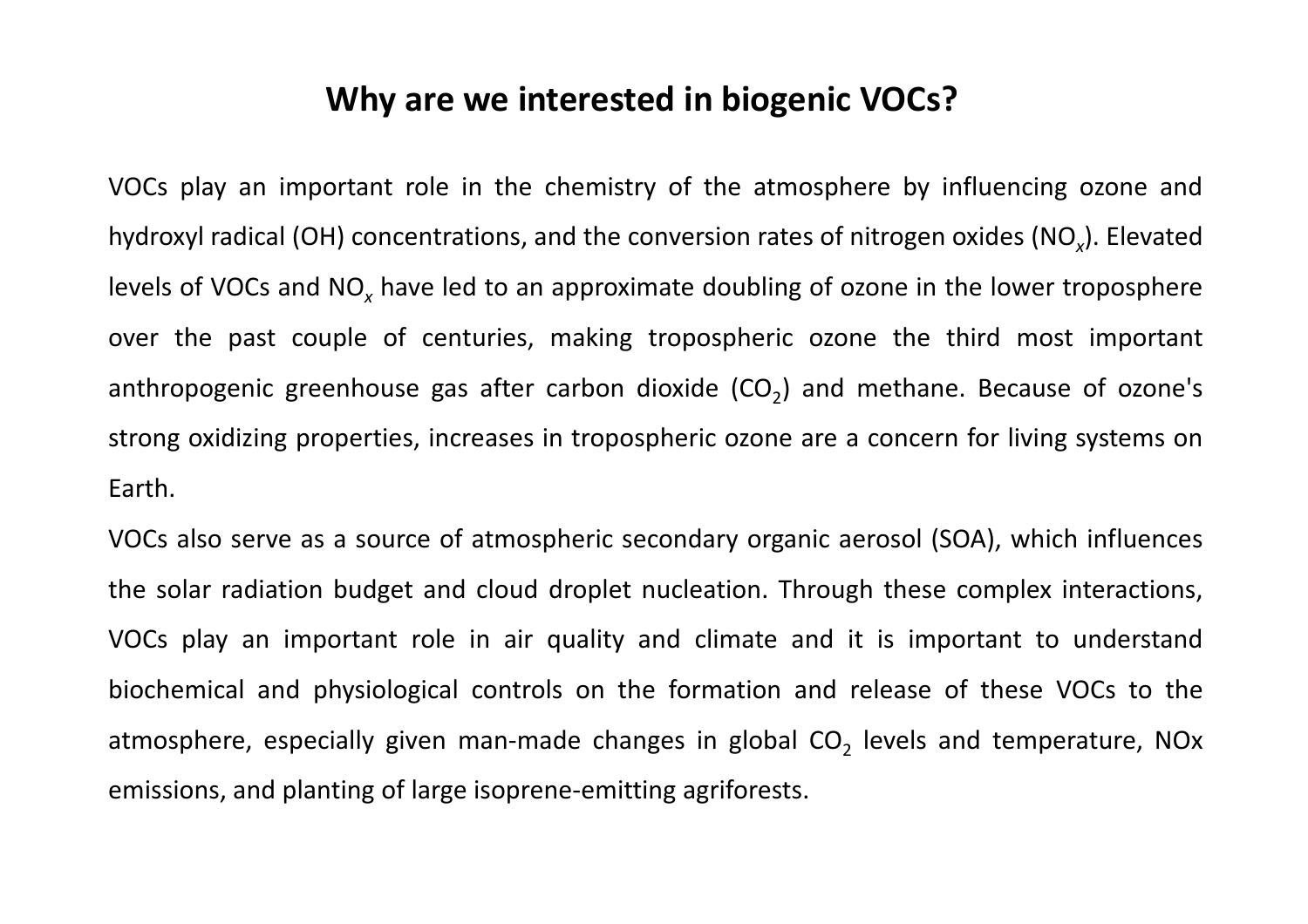# **Laboratory experiment of emission from fire:combustion chamber**

<sup>A</sup> combustion chamber was designed and installed in the laboratory of Institute of Agro-Environmental & Forest Biology (IBAF) of Porano.

Dimension of 106x80x50 cm

It is equipped with:

- $\bullet$ High precision balance
- Epiradiometer to ignite
- $\bullet$ Thermocouple
- $\bullet$ Fan
- Sensors  $\bullet$

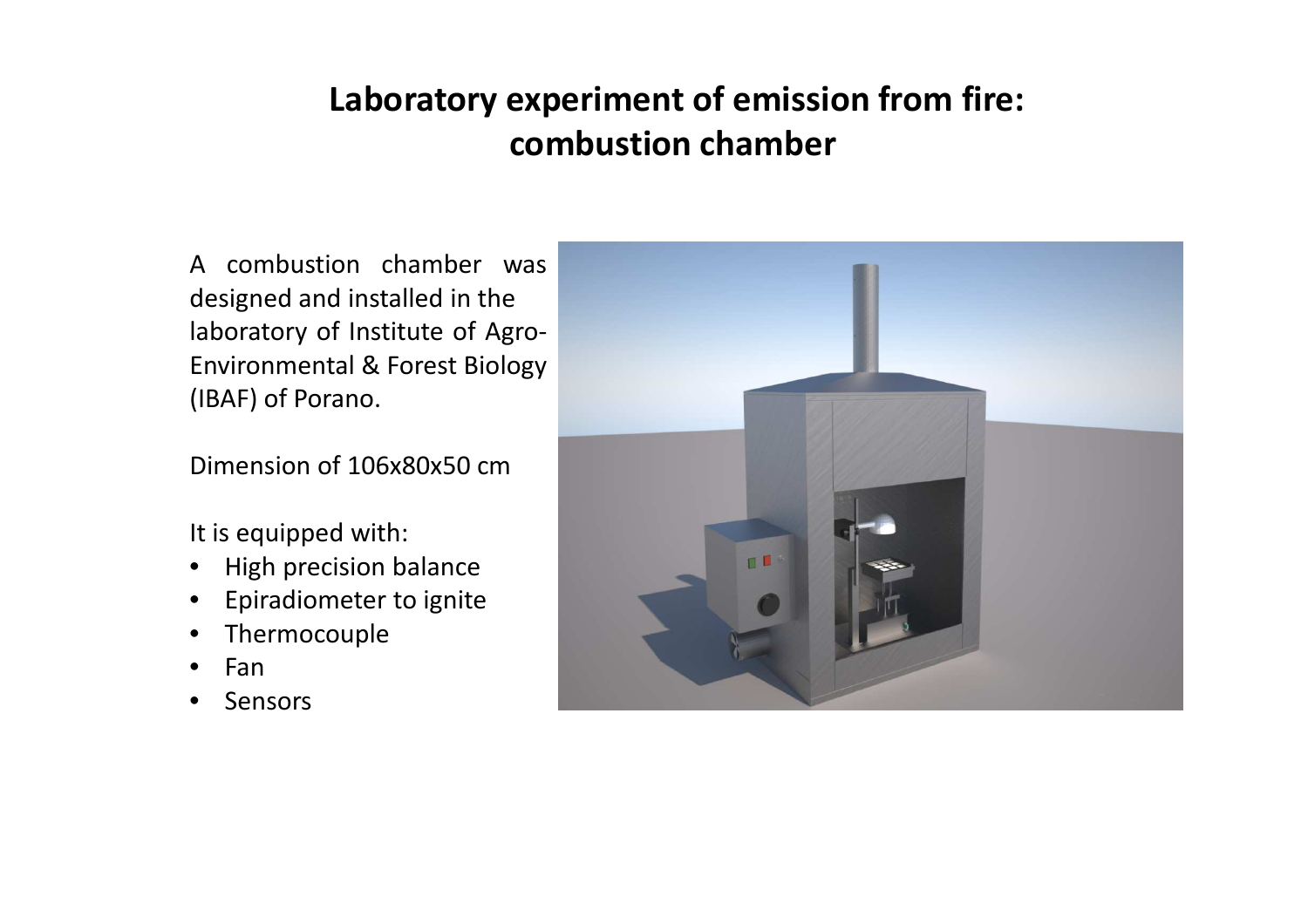#### **The sensors**

- $\bullet$  **Gas chromatography–mass spectrometry** (GCMS-MSD 5975C, Agilent Technologies, California, USA) to identify different volatile organic compoundabsorbed into the tenax trap.
- **Proton-transfer-reaction mass spectrometer** (PTR-MS, Ionicon, Austria) real-time on-line measurements of volatile organic compounds in air with <sup>a</sup> high sensitivity and <sup>a</sup> fast response time.
- $\bullet$  **Datalogger anemometer HD 2103.2** (Delta Hom srl, Italy) for the measurement of air flow rate through hot-wire anemometric probe AP471S1
- $\bullet$  **Portable analyzer MRU NOVA PLUS** (MRU ITALIA srl, Italy) for the analysis of CO,  $\mathsf{CH}_4$  and  $\mathsf{CO}_2$  emission.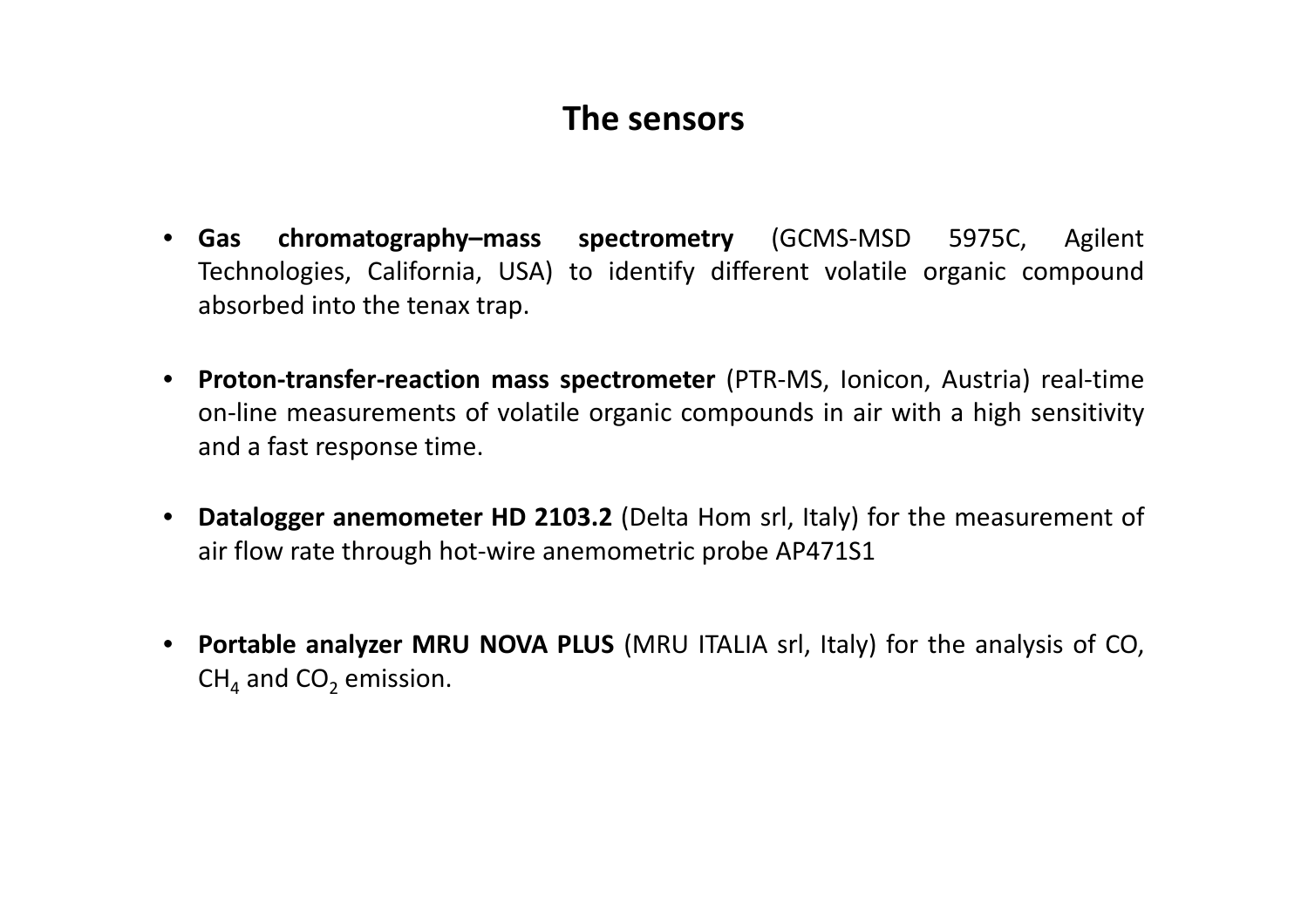# **The sampling line**

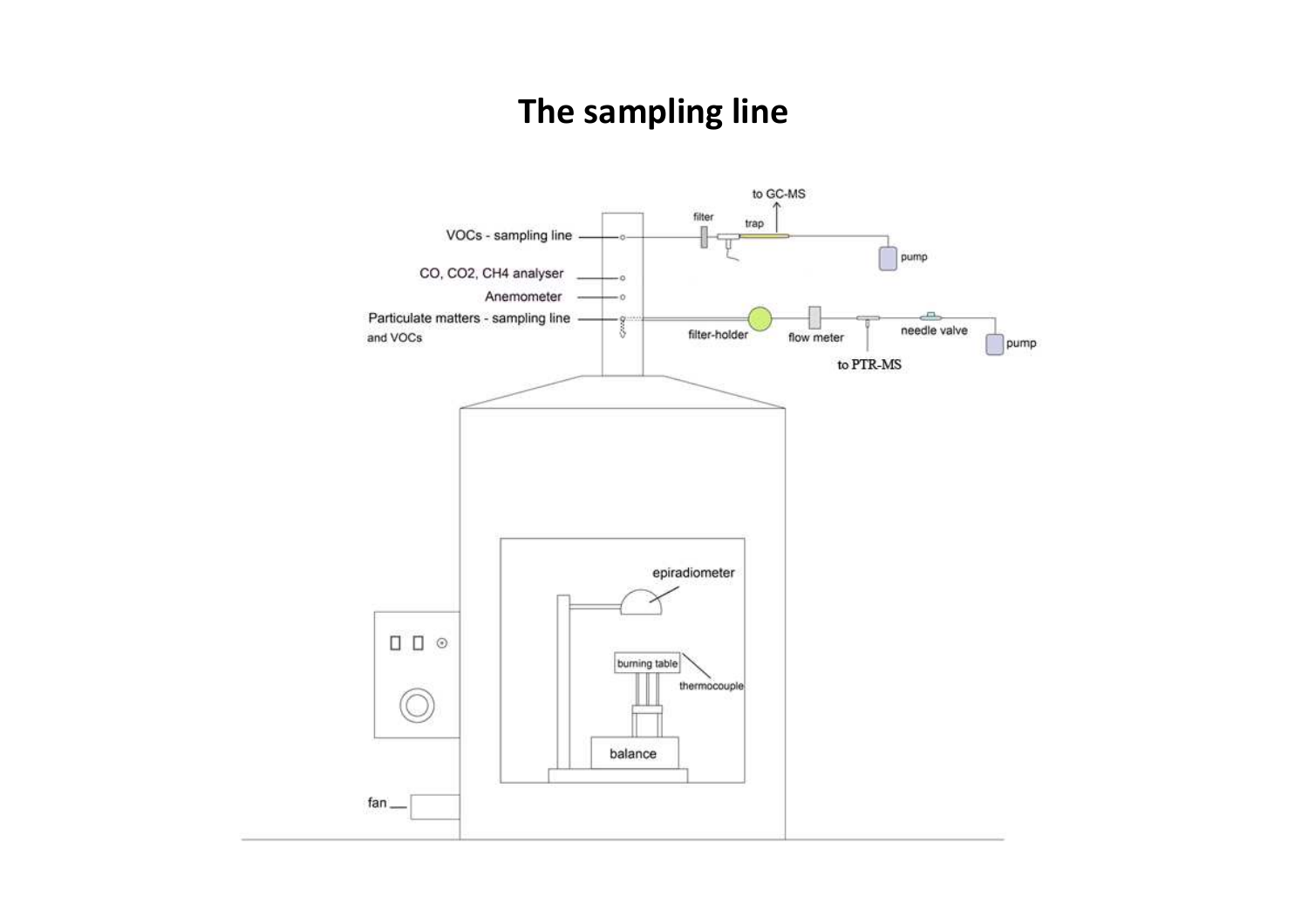#### **Sampling system for VOCs**

This system is composed by <sup>a</sup> filter to clean the air flow from the particulate matter, <sup>a</sup> T-system with an open tube for the escape of excess air, <sup>a</sup> tenax trap to absorbe the volatile organic compound and <sup>a</sup> pump to suck air from the chimney. Later the traps are desorbed and VOCs are analyzed through GC-MS.

#### **Sampling system for particulate measurement and VOCs**

This system is composed by <sup>a</sup> stainless curve, equipped with nozzle (6 mm) for picking up the fumes, <sup>a</sup> stainless filter holder (47 mm), and quartz fiber and PTFE filters (provided by TCR Tecora srl., Italy) to trap the particulate matter. The flow is adjusted by <sup>a</sup> needle valve and monitored by <sup>a</sup> flow meter. Little portion of the fumes may be sent to PTR-MS for online monitoring of VOCs.

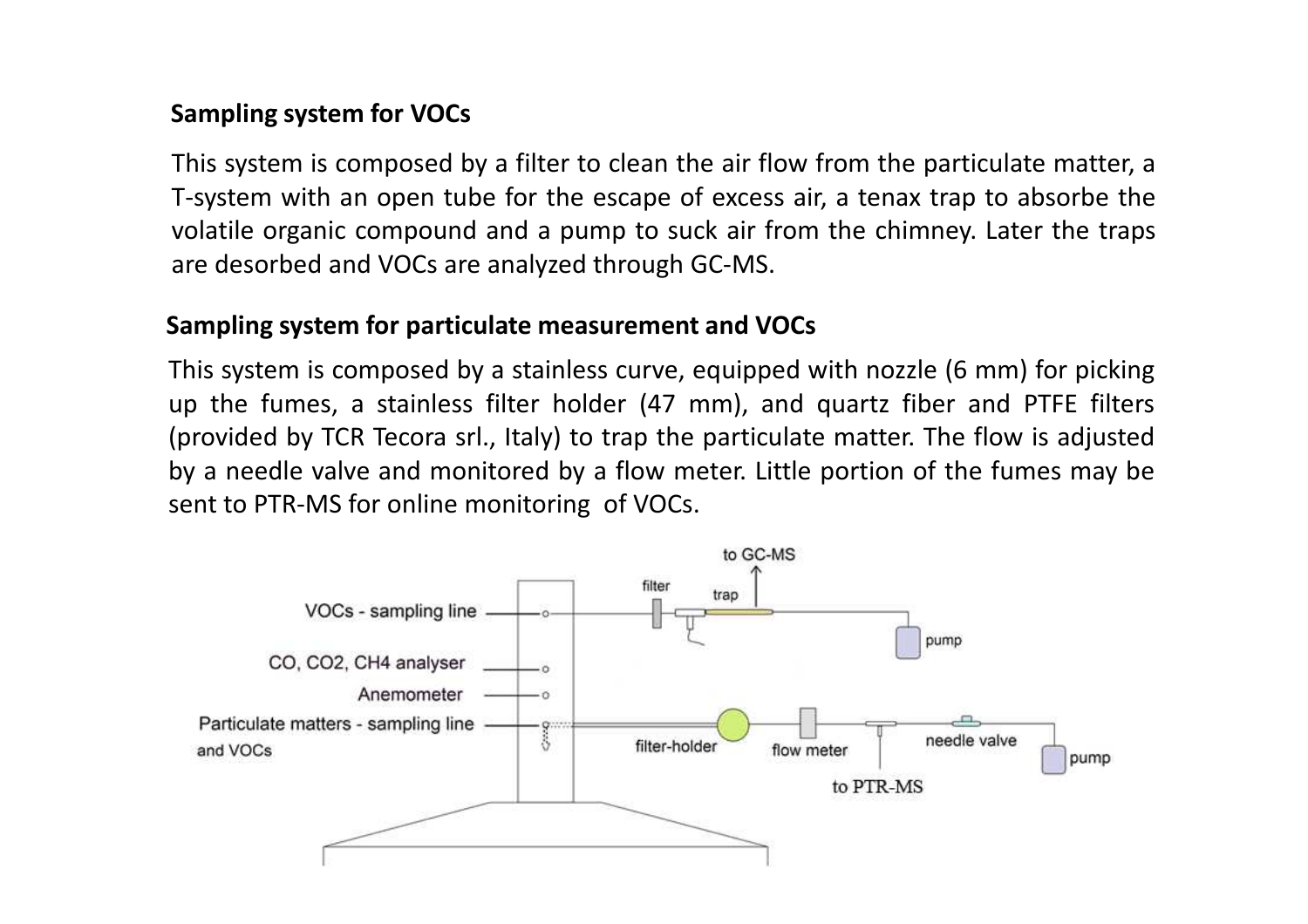

Flaming and smoldering are distinct combustion processes. During this experiment the emission of  $CO_2$  reached its maximum during the flaming stage. <sup>A</sup> rapid rise of emitted CO, and an even more pronounced CO emission markedthe transition from the flaming to the smoldering phase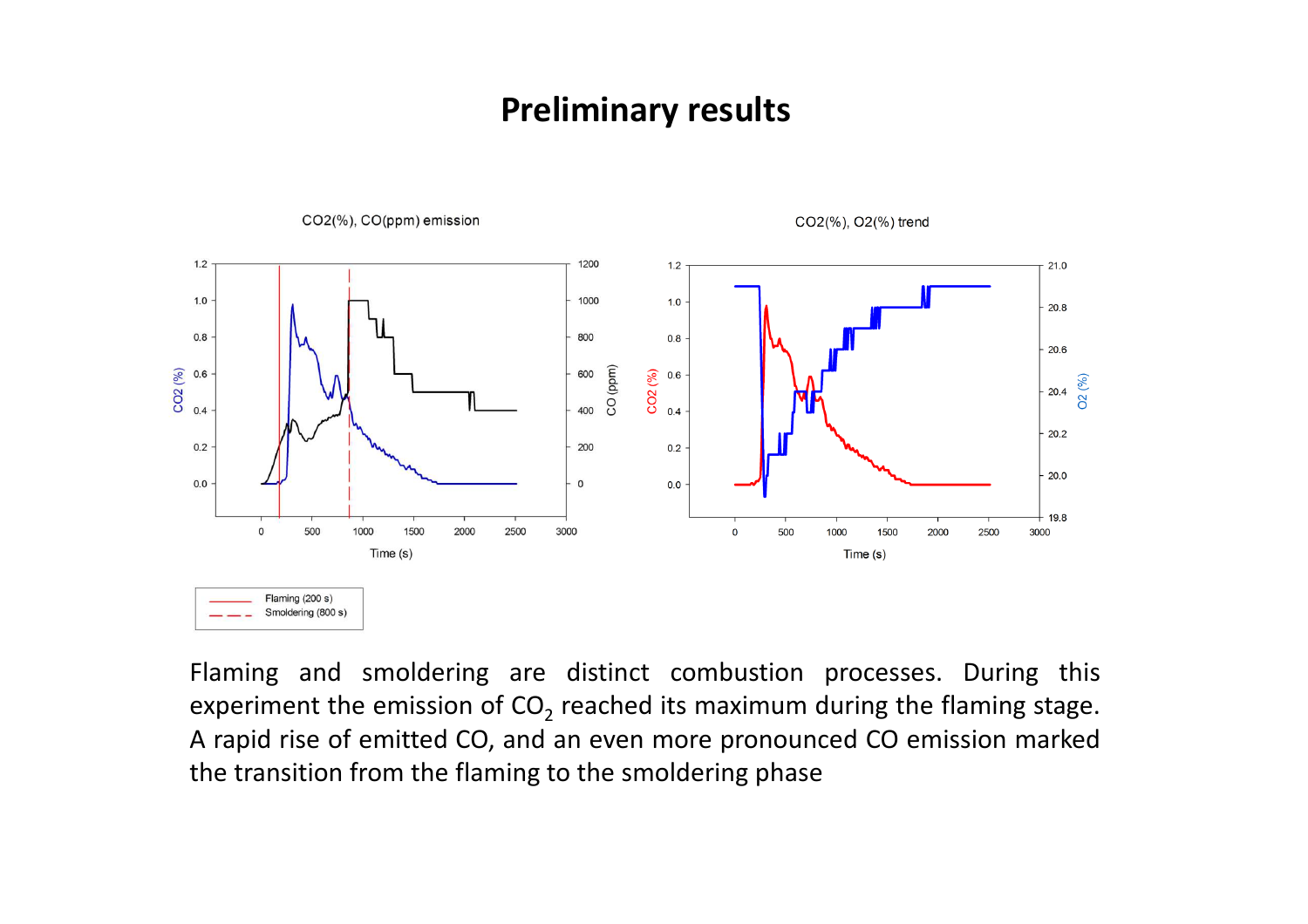Temperature reached 700 °C and weight of sample decreased in a progressive mood

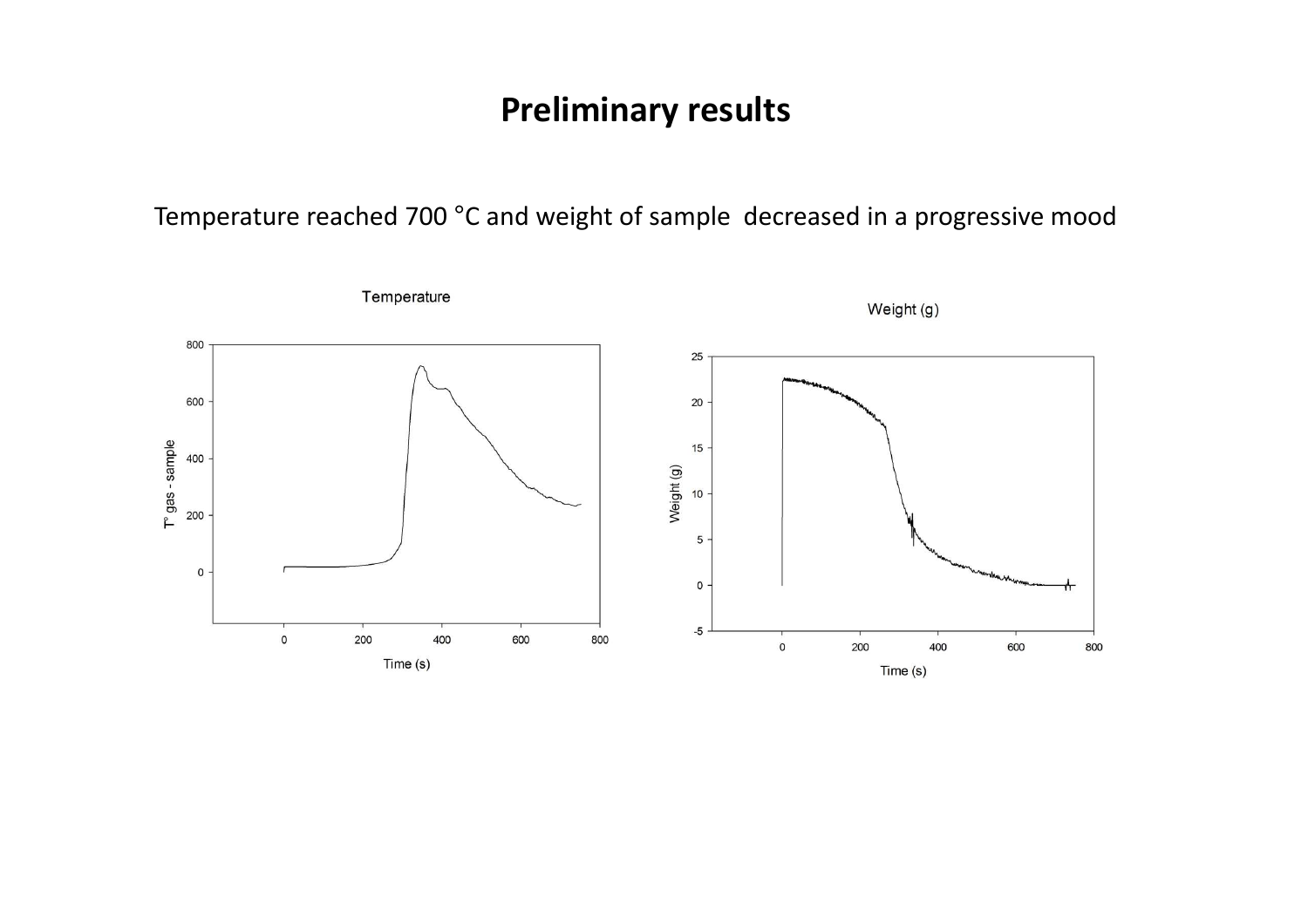GC-MS analysis did not distinguish the VOCs emitted during the flaming phase from those emitted during the smoldering phase. We identified the main volatile organic compound emitted during the whole combustion. The identification of the various components was carried out by combining MS data with retention time information. We detected many aromatic compound emitted during the combustion. The most abundant were **benzene**, **toluene** and **naphthalene**. Other VOCs with lower peaks were **octenes**, **furfural**, **ethylbenzene**, **p-xylene**, **styrene**, **o-xylene**, **benzaldehyde**, **phenol** and **benzofuran**.

The figure reports the total ion current (TIC) profile of pyrogenic VOCs analyzed with GC-MS technique.Abundance

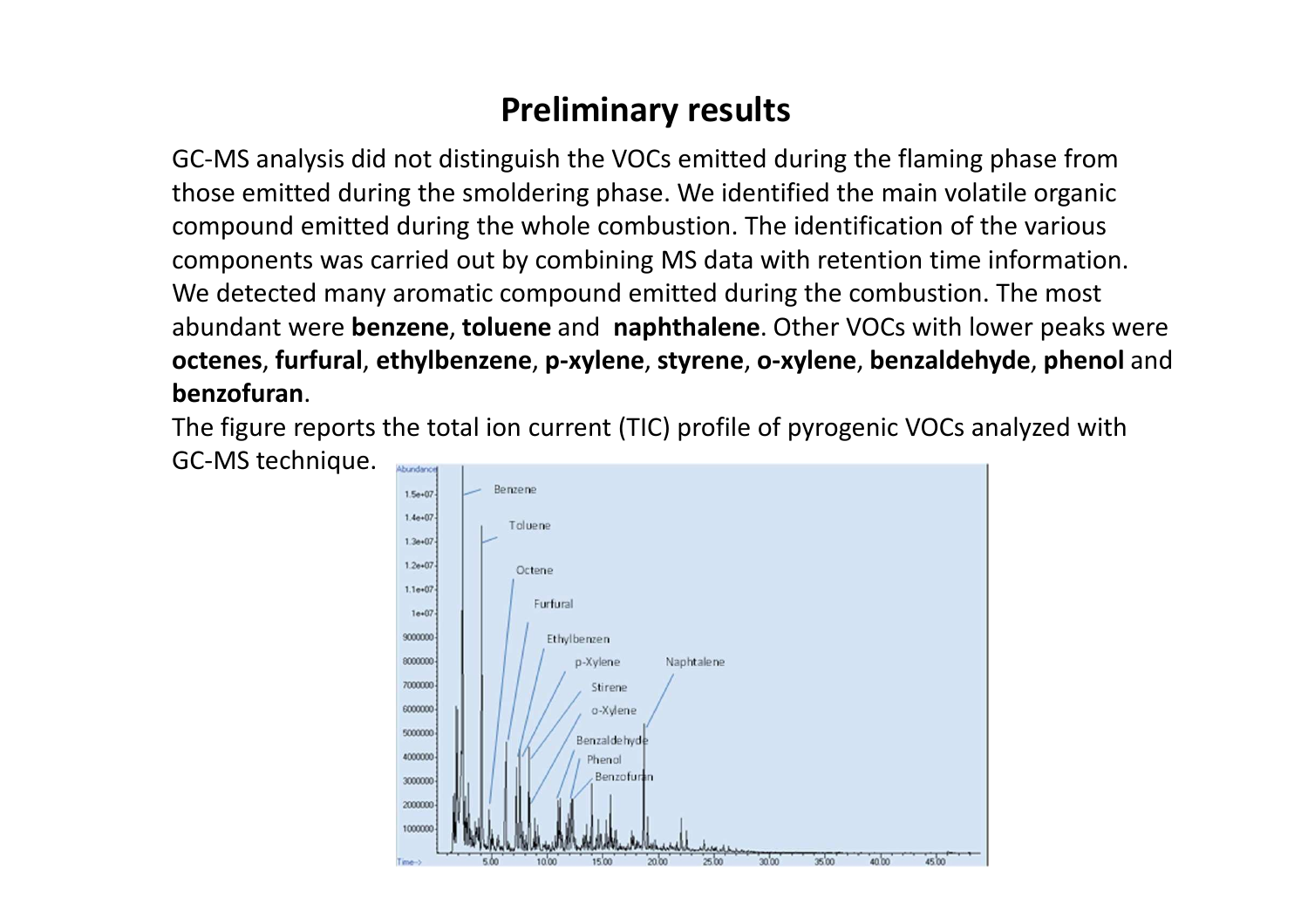The PTR-MS analysis allowed the on-line monitoring of VOC emission during the different phases of combustion. As the PTR-MS method gives only information on mass-to-charge ratio (m/z) data for VOCs and makes difficult to identify unambiguously released VOCS, we compared these results with those obtained with the results from GC-MS analysis and data from literature.



According to GC-MS analysis we identified many aromatics VOC. **Benzene** (m/z 79) and **toluene** (m/z 93) showed the highest emission. **Phenol** (m/z 95), **styrene** (m/z 105), **xylenes (p,o)**, **ethylbenzene** and **benzaldehyde** (m/z 107) were also identified.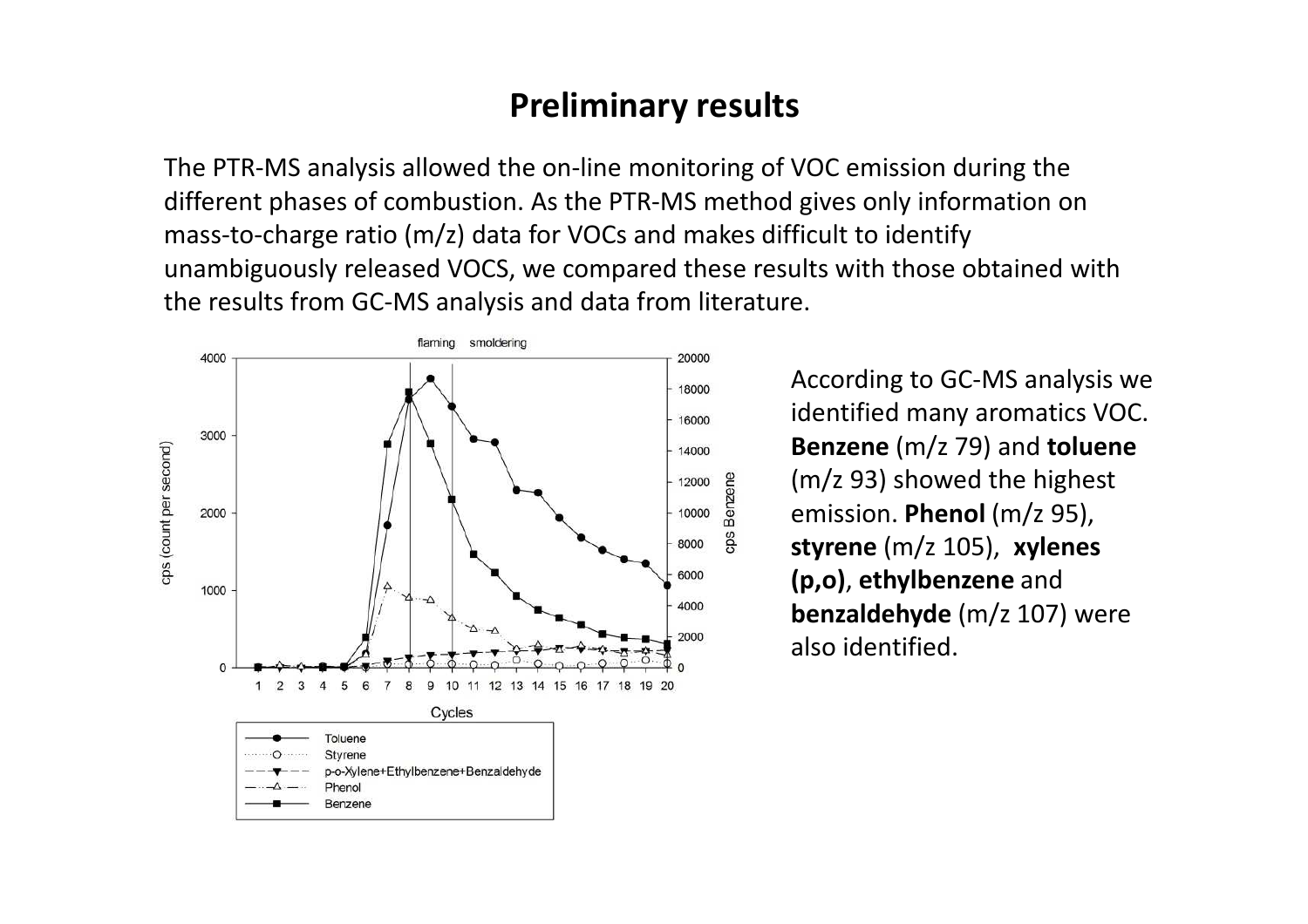

As reported in literature, a great amount of VOC containing oxygen can be released from fire. Fig. b and fig. c showed the emission of **oxygenated VOCs** identified during combustion. **Acetaldehyde** (m/z 45) and **methanol** (m/z 33) that were released in great abundance from fire showed the highest peaks. Also **acrolein** (m/z 57), an important air toxic was released in great abundance. **Formaldehyde**, **formic acid**, **acetone**, **acetic acid**, and **furan** were also detected.

Some **nitrogen containing compound** showed were high released during burning as hydrocyanic acid **HCN** (m/z 28) and **Acetonitrile** (m/z 42) which is considered an useful marker for biomass burning because it is primarily emitted from vegetation fire (Fig a ). A further important air toxic, **1-3 Butadiene**, was detected on mass 55.

Except for acetonitrile that reached its maximum emission at the beginning of smoldering phase, all others VOCs reached their maximum at the beginning of flaming phase or just before.